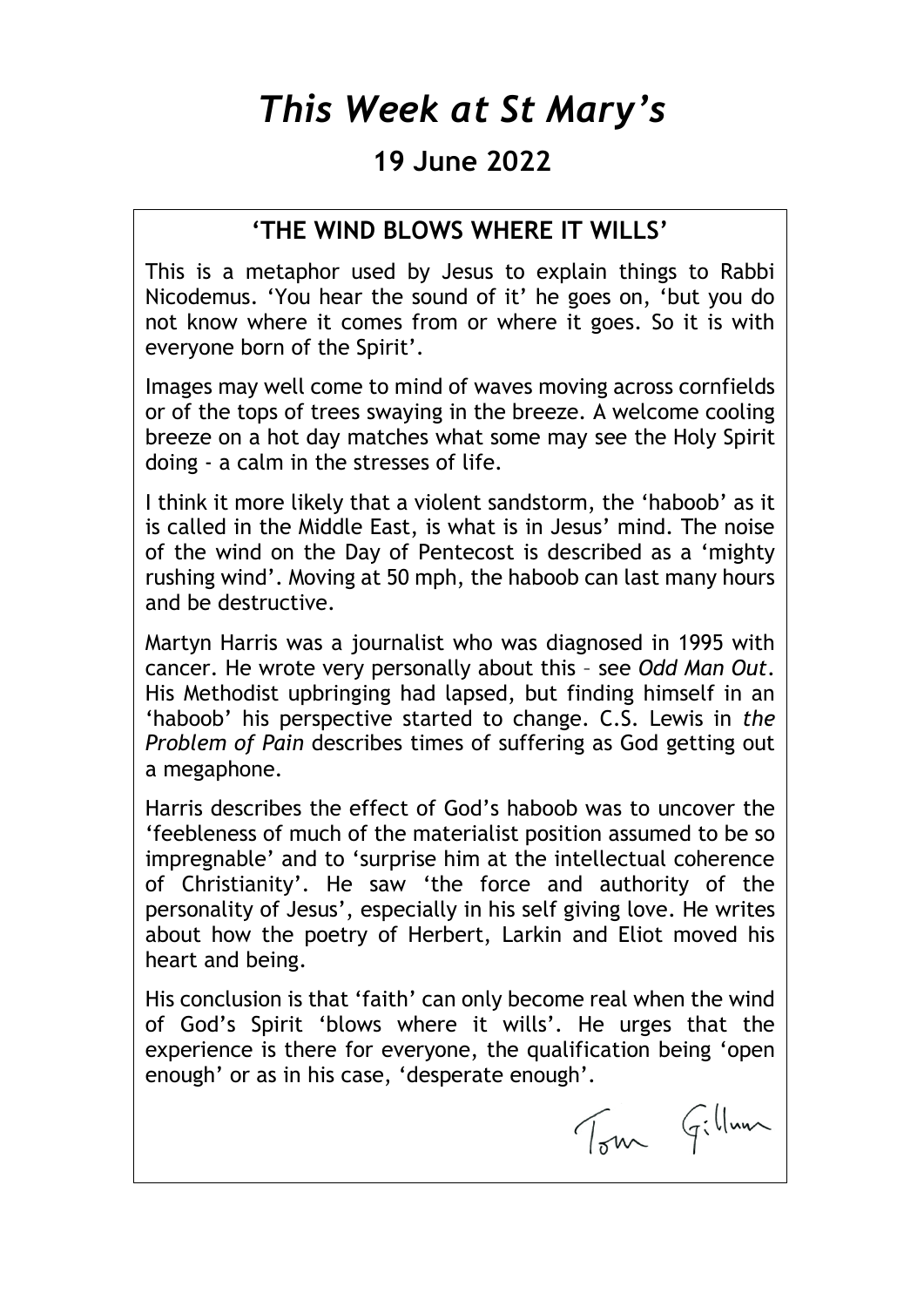# **SAPPHIE JOHNSON'S WONDERFUL TALENT**

*At the recent Queen's Platinum Jubilee Service, Sapphie Johnson aged 10 delighted everyone with her violin playing. Her mother here tells her story.*

Sapphie started to learn the violin aged 4 with Rob Jourdain, a local teacher in Mansfield. She progressed quickly and did her first exam at 6 years old, grade 3. Her first performance was at the Mansfield Music Festival where she came first in her group and was chosen to do another performance for the winners' concert at Mansfield Civic Theatre.

In 2018, she started new lessons with a more advanced teacher, Laura Gardiner to help improve on her technique. She completed her grade 5 exam with distinction at age 7. She was a member with the Nottingham Youth Orchestra and is still a member of the National Children's Orchestra. She enjoys playing with like-minded young musicians.

In 2020 Sapphie auditioned for Birmingham Royal Junior Conservatoire and the Royal Academy of Music in London. She got offers from both, & we decided to accept the one from the Royal Academy of Music. She is currently going up to London to study under Dr Professor Chika Robertson. As part of the Oasby Group, a string ensemble in Grantham, she has had the wonderful opportunity to work with Nicola Benedetti and Tamsin Little.

In 2021 she won the strings final of the Nottingham Young Musician of the year Competition. Part of her prize is to do a performance with the Orchestra of the Restoration at St Mary's Church later in the year.

Sapphie was delighted to have been asked to perform the 1st Movement of Bach's concerto in A Minor at the Queens Platinum Jubilee Service at St Mary's Church. It was a wonderful experience and she has said she would love to do more (*something we will all say YES to).*

### **LAST WEEK AT ST MARY'S**

Nottingham College students sat exams on Monday & Friday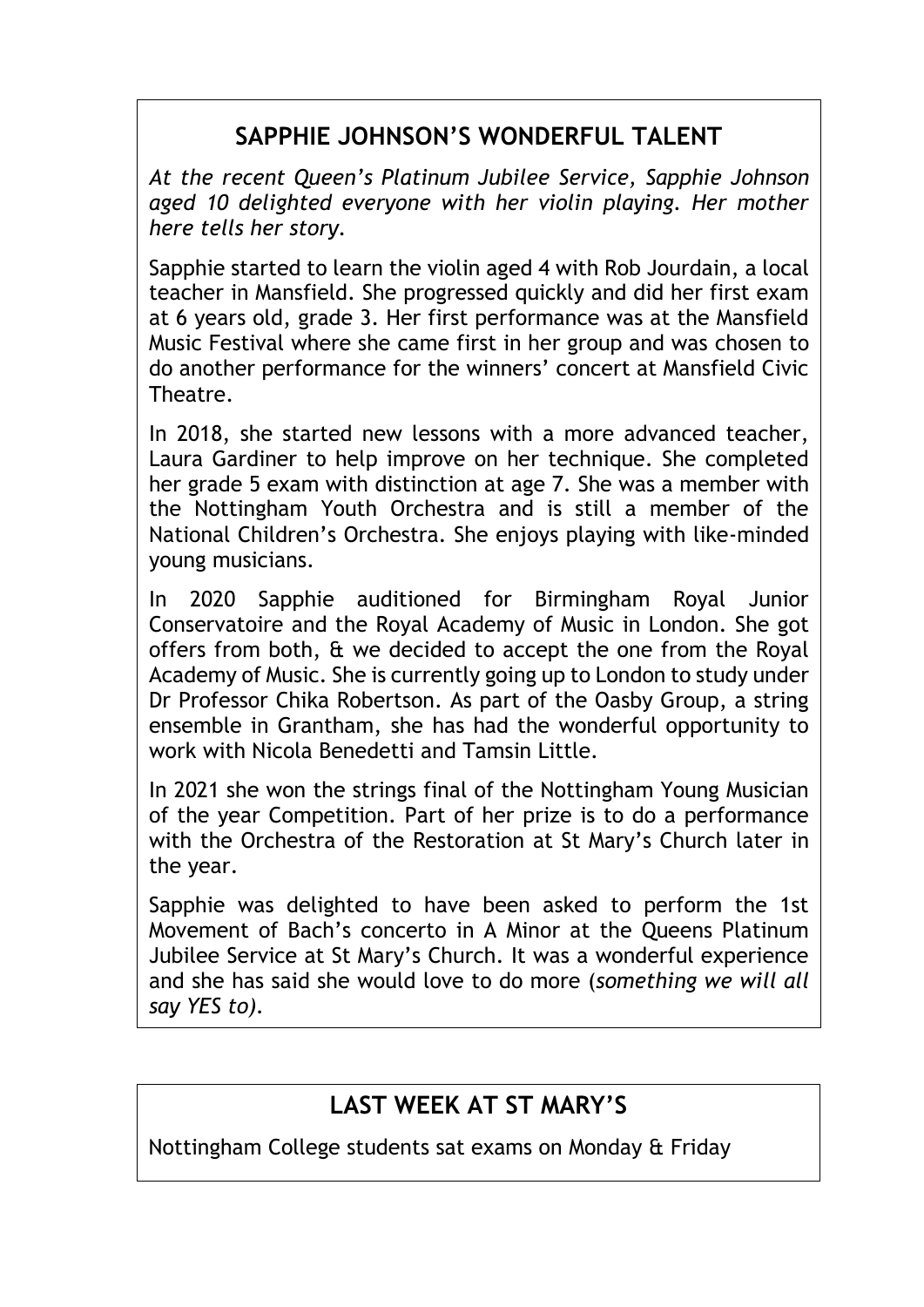**INSIGHT MEETING Wed 22 June 12–1.30** *What was it like working during the pandemic?* 'Independent since 1844...& still thriving' with Weavers CEO Philip Trease. A stimulating lunchbreak alternative hosted by Workplace Chaplaincy at St Mary's with light lunch. Please email [lensimmonds@gmail.com](mailto:lensimmonds@gmail.com) to book a *free* place.

**NOTTINGHAM BACH CHOIR** Summer Concert St Mary's 3pm Sat 25 June. Composers include Brahms, Holst & Finzi. The programme of songs and choral music will be followed by tea & cake.

**NUH SERVICE OF THANKSGIVING & REMEMBRANCE** 3 July 1.30pm. A service presided by Hospital Chaplain the Rev'd James Pacey for the work of NUH NHS Trust, & to remember all those in the Trust who suffered and died during the pandemic. All are very welcome to attend.

**FRIENDS OF ST MARY'S** 46th AGM Sun 3 July 5.15pm (tea from 5pm). Report & accounts will be presented for y/e March 22 to members, with Evensong at 6.30pm. New members welcome, details on the church website - About Us/ Friends of St Mary's.

**ST MARY'S BOOK GROUP** The next meeting will be Thursday 7 July at 11 am in the church. Everyone is most welcome. The book we'll be discussing is "To Sir, with Love", by E R Braithwaite.

**WORKPLACE WEDNESDAY** at St Mary's, each week, a third space to work away from home & the office. St Mary's is a unique setting with wi-fi & fresh coffee. 9 to 12pm, no fee or need to book.

**GIVING TO ST MARY'S** We rely on your financial support. Kindly use online banking (NatWest 56-00-61, St Mary's PCC a/c 00834602); cash or cheque in the donations chest; the card reader; or via the website. Please use Gift Aid if you are a UK tax-payer. Standing order forms are by the south porch.

**MEADOWS FOODBANK** please support with tinned fruit, meat & tuna; UHT milk; noodles; toilet rolls; shampoo; toiletries; bags for life. Tues 5.30–7.15, Fri 10-12, Sat 11-1pm NG2 2JD